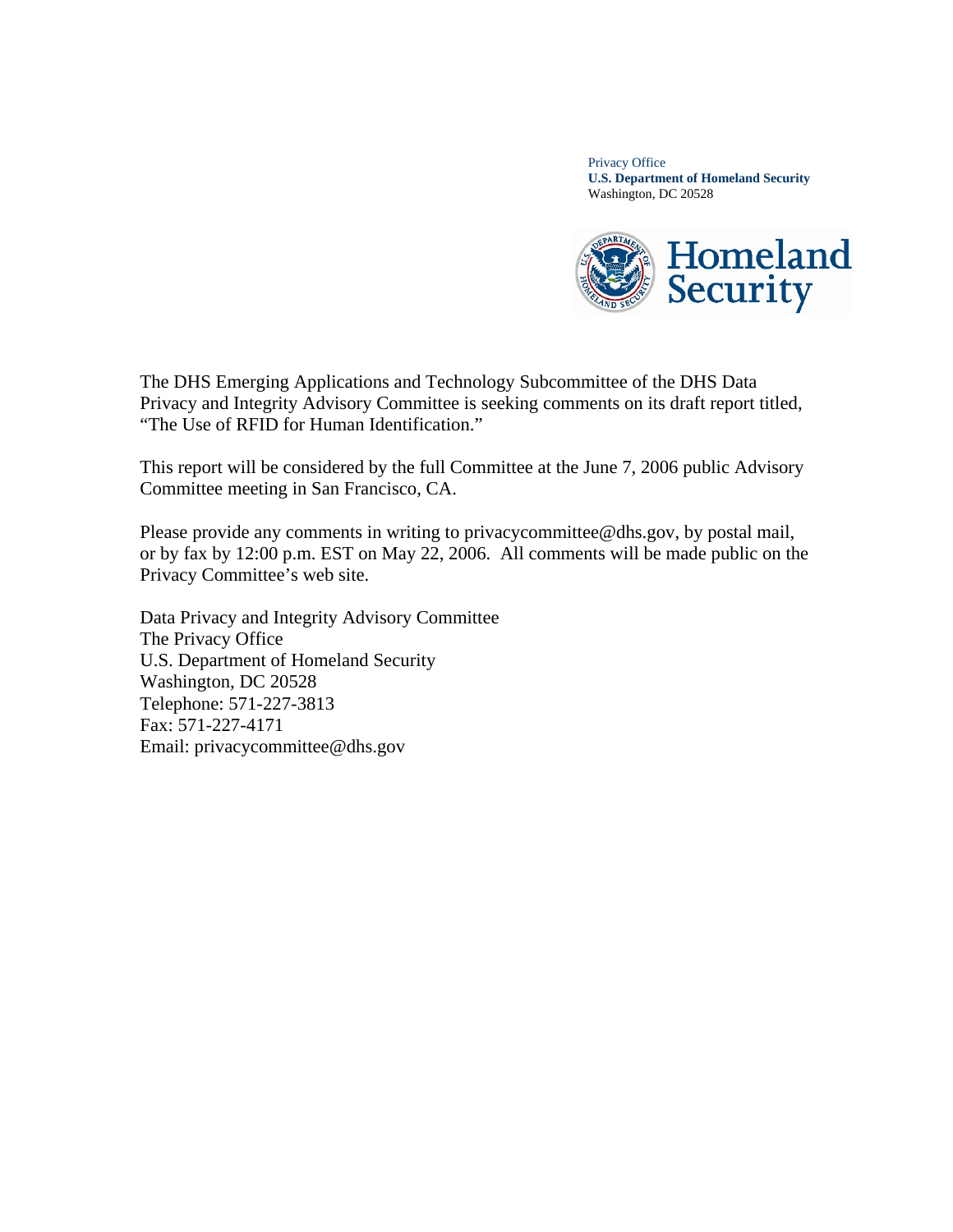#### **The Use of RFID for Human Identification A DRAFT REPORT from DHS Emerging Applications and Technology Subcommittee**

to the Full Data Privacy and Integrity Advisory Committee

Version 1.0

#### **I. Introduction**

 $\overline{a}$ 

The purposes of this paper are to: (1) address the use of Radio Frequency Identification technology (RFID) by the Department of Homeland Security (DHS) to identify and track individuals; (2) outline the potential data privacy and integrity issues implicated by this use of RFID technology; (3) offer guidance to the Secretary of DHS, program managers, and the DHS Privacy Office on deciding whether to deploy RFID technology to track individuals; and (4) offer steps to consider in order to mitigate privacy and data integrity risks when planning to use RFID to identify and track individuals.

### **II. Executive Summary**

Automatic identification technologies<sup>1</sup> like RFID have valuable uses, especially in connection with tracking things for purposes such as inventory management. RFID is particularly useful where it can be embedded within an object, such as a shipping container.

There appear to be specific, narrowly defined situations in which RFID is appropriate for human identification. Miners or firefighters might be appropriately identified using RFID because speed of identification is at a premium in dangerous situations and the need to verify the connection between a card and bearer is low.

But for other applications related to human beings, RFID appears to offer little benefit when compared to the consequences it brings for privacy and data integrity. Instead, it increases risks to personal privacy and security, with no commensurate benefit for performance or national security. Most difficult and troubling is the situation in which RFID is ostensibly used for tracking objects (medicine containers, for example), but can be in fact used for monitoring human behavior. These types of uses are still being explored and remain difficult to predict.

For these reasons, we recommend that RFID be disfavored for identifying and tracking human beings. When DHS does choose to use RFID to identify and track individuals, we recommend the implementation of the specific security and privacy safeguards described herein.

<sup>&</sup>lt;sup>1</sup> "Automatic identification technology" (AIT) is used here to refer to means of identifying things or individuals, collecting data about them, and automatically causing that data to be entered into a computer system, with no human interaction. Examples of AIT's include bar codes, optical character recognition, RFID, biometrics, magnetic stripes, smart cards, and voice recognition. *See* http://en.wikipedia.org/wiki/Automated\_identification\_and\_data\_capture. See also RFID: APPLICATIONS,

SECURITY, AND PRIVACY (Simson Garfinkel and Beth Rosenberg, Editors) (2006) at 4.

This report has not been considered or approved by the Full Data Privacy and Integrity Advisory Committee and has not yet been provided to the Secretary or the Chief Privacy Officer of the Department of Homeland Security as a formal recommendation.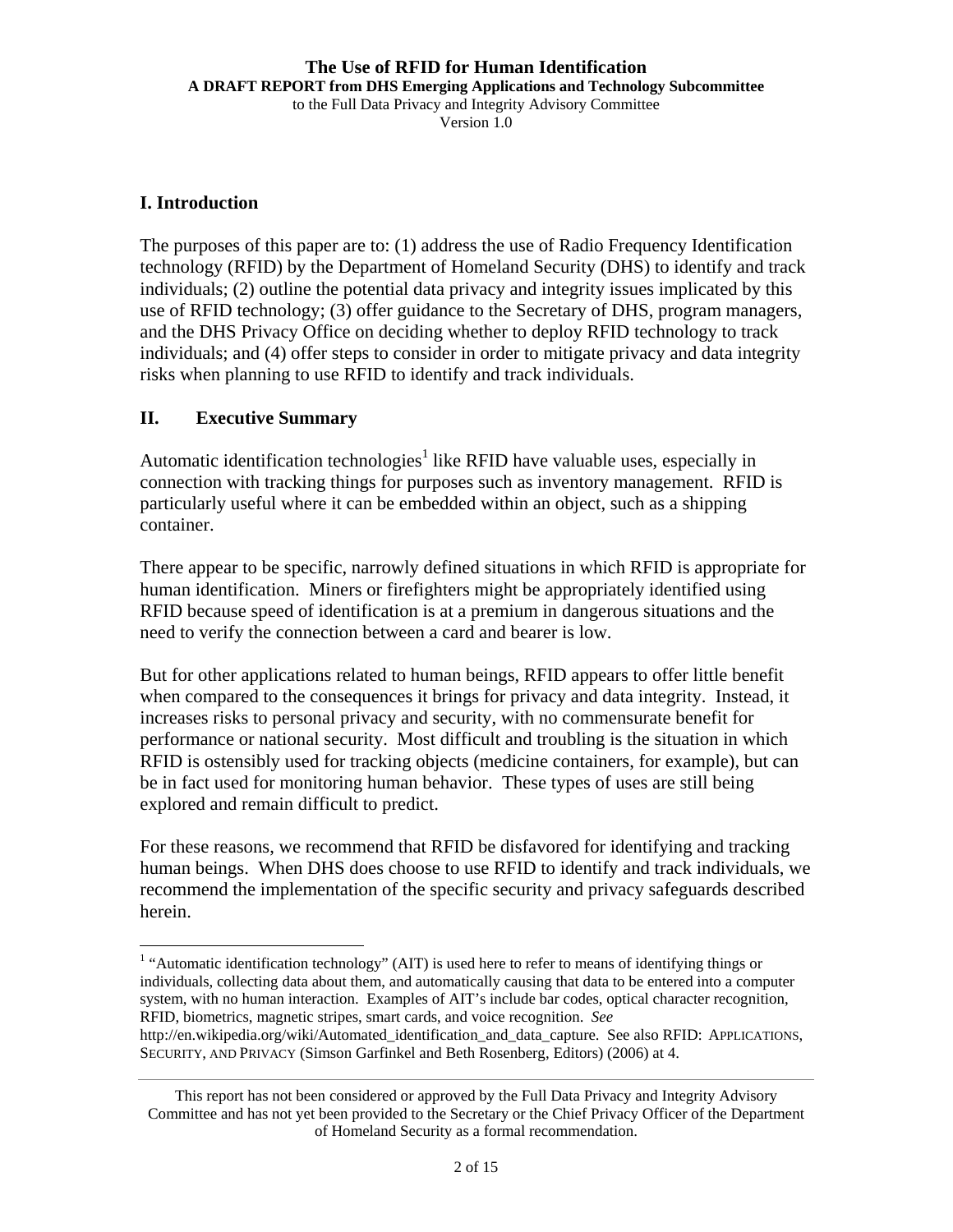#### **The Use of RFID for Human Identification A DRAFT REPORT from DHS Emerging Applications and Technology Subcommittee**  to the Full Data Privacy and Integrity Advisory Committee

Version 1.0

#### **III. Background**

 $\overline{a}$ 

RFID is a leading automatic identification technology. RFID tags communicate information by radio wave through antennae on small computer chips attached to objects so that such objects may be identified, located, and tracked. The fundamental architecture of RFID technology involves a tag, a reader (or scanning device), and a database. A reader scans the tag (or multiple tags simultaneously) and transmits the information on the tag(s) to a database, which stores the information.

Transmitting identification data by radio rather than by manual transcription increases the quality, speed, and ease of that information transfer, which is the basis for the technology's appeal. RFID tags can be installed on objects such as products, cases, and pallets. They can also be embedded in identification documents and even human tissue. Both the private and public sectors are increasingly using RFID to track materiel (such as for inventory management), but RFID is also being considered and adopted by DHS and other government agencies for use in tracking people.

While RFID can demonstrably add value to manufacturing, shipping, and object-related tracking, there is an impulse at this time to deploy it for purposes to which it is not well suited. RFID's comparative low cost, invisibility, and ease of deployment in automated tracking often make it appear more attractive than the alternatives. RFID may also address some logistical or efficiency problems in human identification and tracking, but some current and contemplated uses of RFID for tracking people may be misguided. Attempts to improve speed and efficiency through using RFID to track individuals raise important privacy and information security issues.

This paper is not a tutorial on RFID technology itself.<sup>2</sup> Nor does it address the problem of developing international standards to support widespread deployment of RFID technology efficiently. Rather, this paper addresses only the privacy and data integrity issues raised by the use of RFID when explicitly designed and used for tracking people. It does not discuss the use of RFID on general objects, such as clothing or food items purchased from a store that might used to track people without their knowledge or consent. This latter practice raises far greater privacy concerns than explicit tracking and it should be rejected in all cases except when the security mission calls for tracking individuals about whom suspicion has met an appropriate legal threshold.

 $2$  We have included an Appendix to this paper listing background materials on RFID.

This report has not been considered or approved by the Full Data Privacy and Integrity Advisory Committee and has not yet been provided to the Secretary or the Chief Privacy Officer of the Department of Homeland Security as a formal recommendation.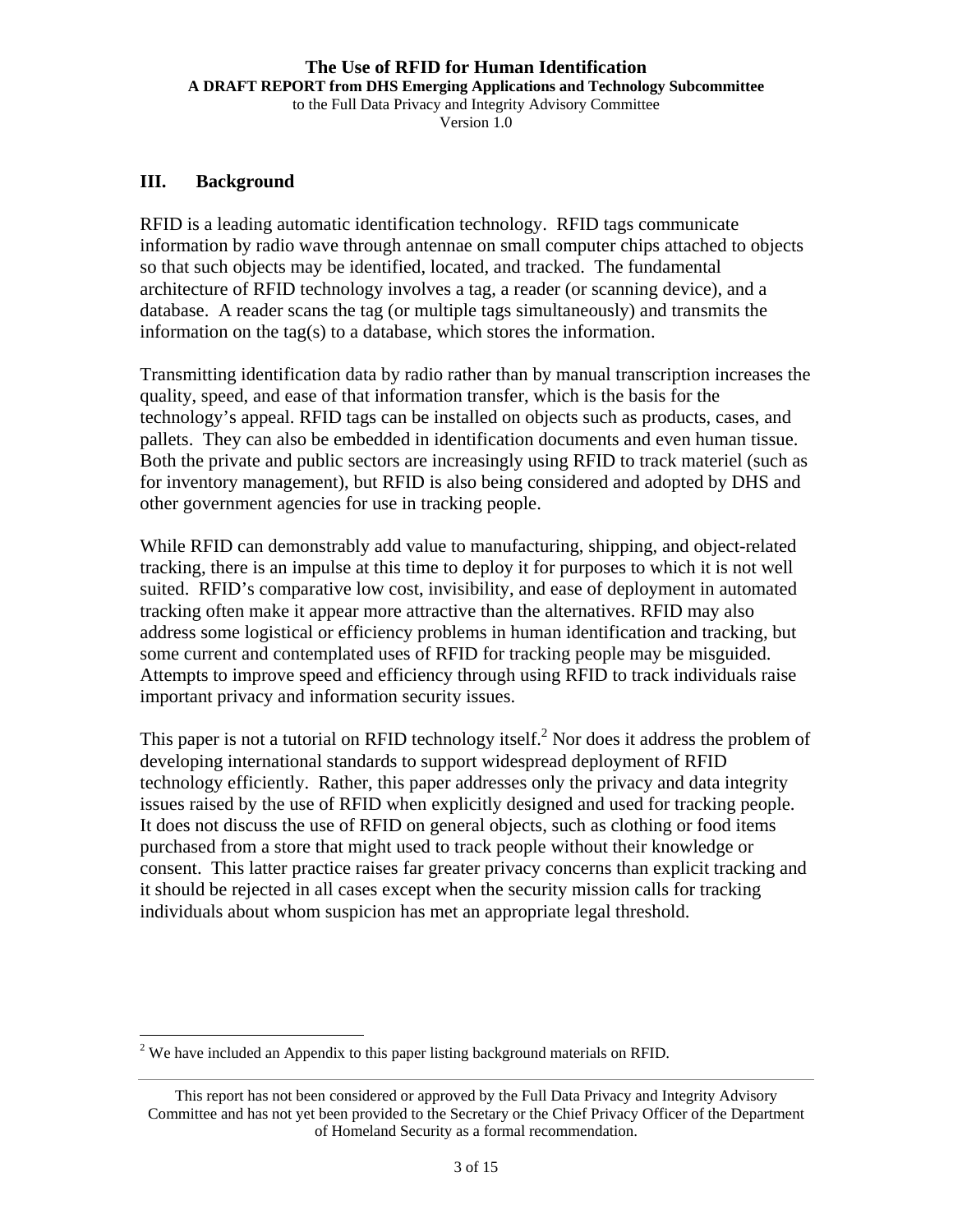#### **The Use of RFID for Human Identification A DRAFT REPORT from DHS Emerging Applications and Technology Subcommittee**  to the Full Data Privacy and Integrity Advisory Committee Version 1.0

#### **IV. The Legal Basis for RFID Use in Human Identification**

We know of no statutory requirement that DHS use RFID technology, specifically, to track people. The major laws, executive orders, and programs under which RFID is being considered or used are either permissive as to technology or not legally binding on the U.S. government. $3$ 

In this analysis of RFID as a generic technology, we cannot address all the rights, statutes, and regulations that may limit the use of RFID for human tracking, limit the use of information collected via RFID, or grant individuals rights pertaining to data collected via RFID. When RFID is used for human tracking, the data collected will undoubtedly comprise a "system of records" under the Privacy Act of 1974. People should have at least the rights accorded them by that law when they are identified using RFID. Systems using RFID technology are, of course, also subject to the E-Government Act's Privacy Impact Assessment requirements.

#### **V. RFID for Human Identification: Clarifying Incorrect Assumptions**

A number of DHS programs are premised on the identification of human subjects. At the border in the US-VISIT program, at airports in the CAPPS I program, and at entrances to secure facilities of all kinds, checking identification cards is a routinely used security measure. Behind many of the current ideas for using RFID in human identification is a commonly held misperception that RFID improves the speed of identification. RFID is a rapid way to read data, but *RFID does not identify individuals*. If RFID is tied to a biometric authentication factor, it can reliably identify human beings; but tying RFID to a biometric authentication negates the speed benefit.

#### *A. Controlling Access, Controlling Borders, and Interdicting Suspects*

 $\overline{a}$ 

Checking identification is intended to achieve a number of different goals: Facilities managers use identification to control access to sensitive infrastructures that may be damaged or used to harm Americans. They use it to control access to facilities where sensitive information about other infrastructure may be kept, or where security planning or operations are carried out. The government uses identification administratively to track the border crossings of international travelers. At borders and checkpoints,

 $3$  The REAL ID Act, about which regulations are still being formulated, calls for a "machine-readable" technology" but does not specify the technology. Homeland Security Presidential Directive 12 calls for "a mandatory, Government-wide standard for secure and reliable forms of identification issued by the Federal Government to its employees and contractors (including contractor employees)." The State Department adopted RFID technology in the e-passport to meet International Civil Aviation Organization standards, which are not legally binding on the U.S. government.

This report has not been considered or approved by the Full Data Privacy and Integrity Advisory Committee and has not yet been provided to the Secretary or the Chief Privacy Officer of the Department of Homeland Security as a formal recommendation.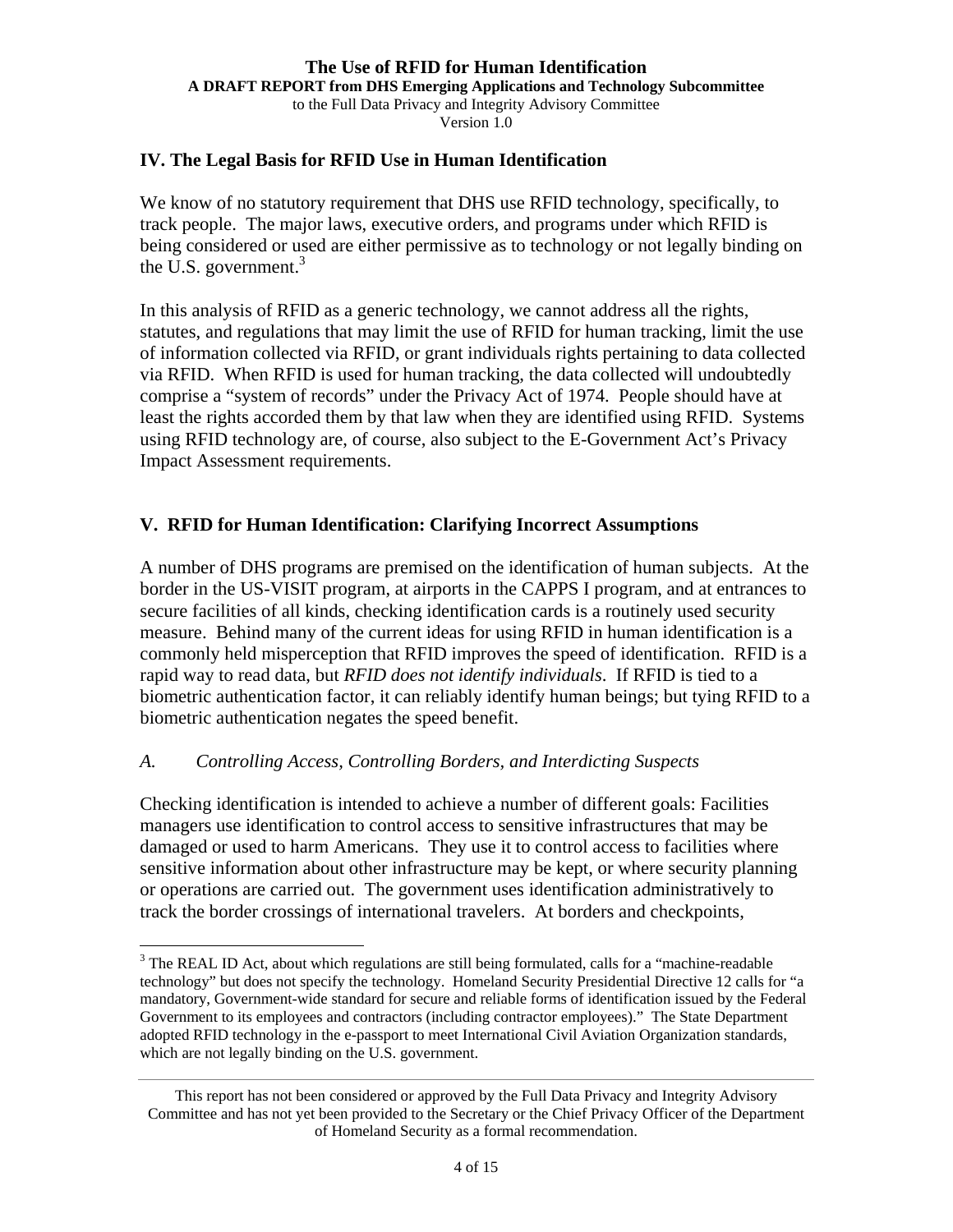**A DRAFT REPORT from DHS Emerging Applications and Technology Subcommittee**  to the Full Data Privacy and Integrity Advisory Committee

Version 1.0

identification can help detect and interdict undesirable entrants to the country and known or suspected terrorists.

These identification processes are intended to protect a wide variety of institutions, infrastructures, processes, and persons from a wide variety of threats, each having a different risk profile.

At base, checking identification seeks to interdict potential attackers on our institutions, infrastructure, and people. We make no effort here to determine how well the practice of identifying people achieves this mission, how well identification systems are secured against corruption and fraud, or whether the protection provided by identification-based security outweighs its costs to privacy and other interests. We only address here the difference between those identification processes using RFID and those not using RFID.

We are aware of two reasons to use RFID in identification processes: to increase the speed and efficiency of identification processes and to hinder forgery and tampering with identification documents. An RFID-chipped identification card can quickly communicate information from the card to a reader from a distance, without a line of sight or physical contact between a card and reader. With the proper use of encryption, information on an RFID chip can be rendered very difficult, if not impossible, to forge or alter.

#### *B. RFID Can Reduce Delay at Entrances and Checkpoints*

It takes some time to check a traditional identification document. The process typically includes handing the document to a verifier, who must review the information on the card and authorize the bearer to pass, record the bearer's passing, or, if appropriate, detain the bearer. The verifier must also compare the identifiers on the card with the bearer to ensure that the bearer is the person identified by the card.

The use of RFID could dispense with one of these steps by eliminating the hand-over of the card. The other two steps are not affected by RFID. The verifier must still review authorizing information and compare the identifiers on the card with the bearer.

These are distinct processes. The identification information communicated by an RFIDchipped identification card can be used to determine the bearer's authorization, but it is not authorization itself. (An RFID-chipped card, just like any card, could have a separate data element indicating authorization, of course, provided it was secure against forgery and tampering.)

In order for any document or device to accurately identify someone, it must be linked to the person in some way. This is almost always through some form of biometric  $\frac{a}{b}$ picture, description, fingerprints, or iris scan, for example. A document that is not linked

This report has not been considered or approved by the Full Data Privacy and Integrity Advisory Committee and has not yet been provided to the Secretary or the Chief Privacy Officer of the Department of Homeland Security as a formal recommendation.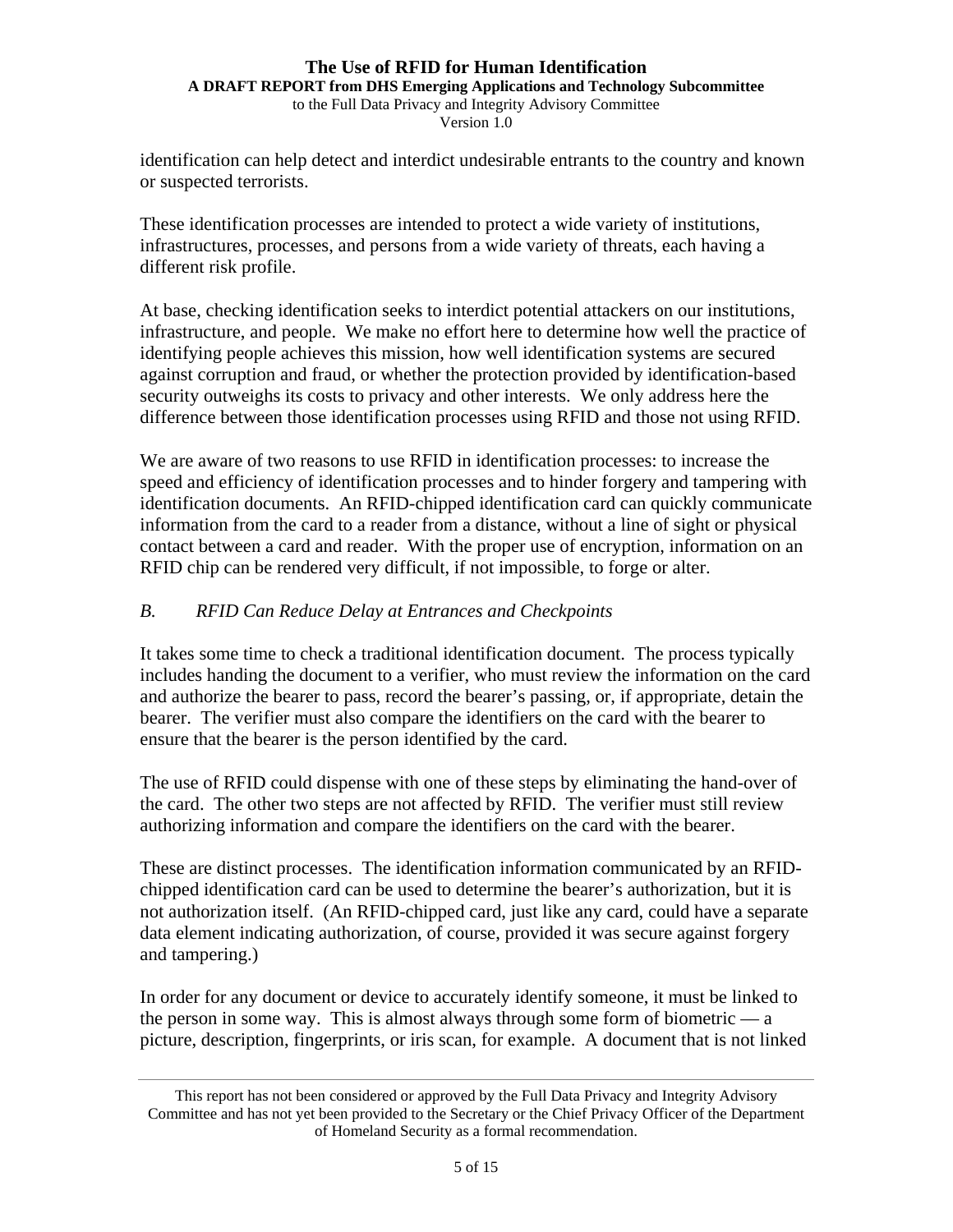**A DRAFT REPORT from DHS Emerging Applications and Technology Subcommittee** 

to the Full Data Privacy and Integrity Advisory Committee Version 1.0

to a person using a biometric is not a reliable identification document, just as someone holding a key to a house cannot be identified as the owner of the house based upon possession of that key alone. The RFID-chipped I-94 Form, for example, is not directly linked to individuals by a reliable biometric. The RFID chip in the form is useful for tracking the location of the form and correlating the form with a specific entry in a visitor database, but the form and the chip are easily transferred from one person to another. If the RFID-chipped I-94 Form were relied upon to indicate the location of a person without separate verification of identity, it would easily be used to defeat the regulation of border crossings.

In terms of speed, the use of RFID probably represents only a marginal improvement in speed over alternatives such as contact chips, 2-D bar codes, and optical character recognition. In some cases, RFID has offered no speed benefit at all. For example, to mitigate some security and privacy concerns, the State Department altered its (RFIDchipped) e-passport to require entering of a PIN number printed on the card to unlock the data on the chip.4 The e-passport must be swiped through an optical character reader in order to gain access to the chip. This welcome personal security measure adds back the delay and inefficiency that RFID technology was designed to overcome, obviating the utility of RFID for this application.

RFID can reduce delay at entrances and checkpoints, but typically by only a small margin. Current deployments of RFID either do not provide reliable identification (the I-94) or do not reduce delay (the e-passport).

### *C. RFID Can Reduce Forgery and Tampering with Identification Documents*

Encryption allows information to be encoded in such a way that it is hidden from casual view and any attempt at alteration or forgery can be reliably detected. Communicating information from an identification card via RFID allows encryption to be used, suppressing potential attacks on the integrity of the identification system through forgery and alteration.

There are many technologies other than encryption that also suppress forgery and alteration. These include special inks, laminates, microtaggants, holograms, kinegrams, and specialized printing techniques, including microprinting, Guilloche printing, and gradient printing. Encrypted data can be hidden in the pixels on a card, giving the same guarantee against forgery offered by encryption in an RFID chip.

The anti-forgery benefit provided by the use of RFID in identification documents is not a product of its use of radio, but rather the fact that the data is in a digital format. Any data

<sup>&</sup>lt;u>.</u> <sup>4</sup> Department of State, Electronic Passport final rule, 70 Fed. Reg. 61553, 61554 (Oct. 25, 2005).

This report has not been considered or approved by the Full Data Privacy and Integrity Advisory Committee and has not yet been provided to the Secretary or the Chief Privacy Officer of the Department of Homeland Security as a formal recommendation.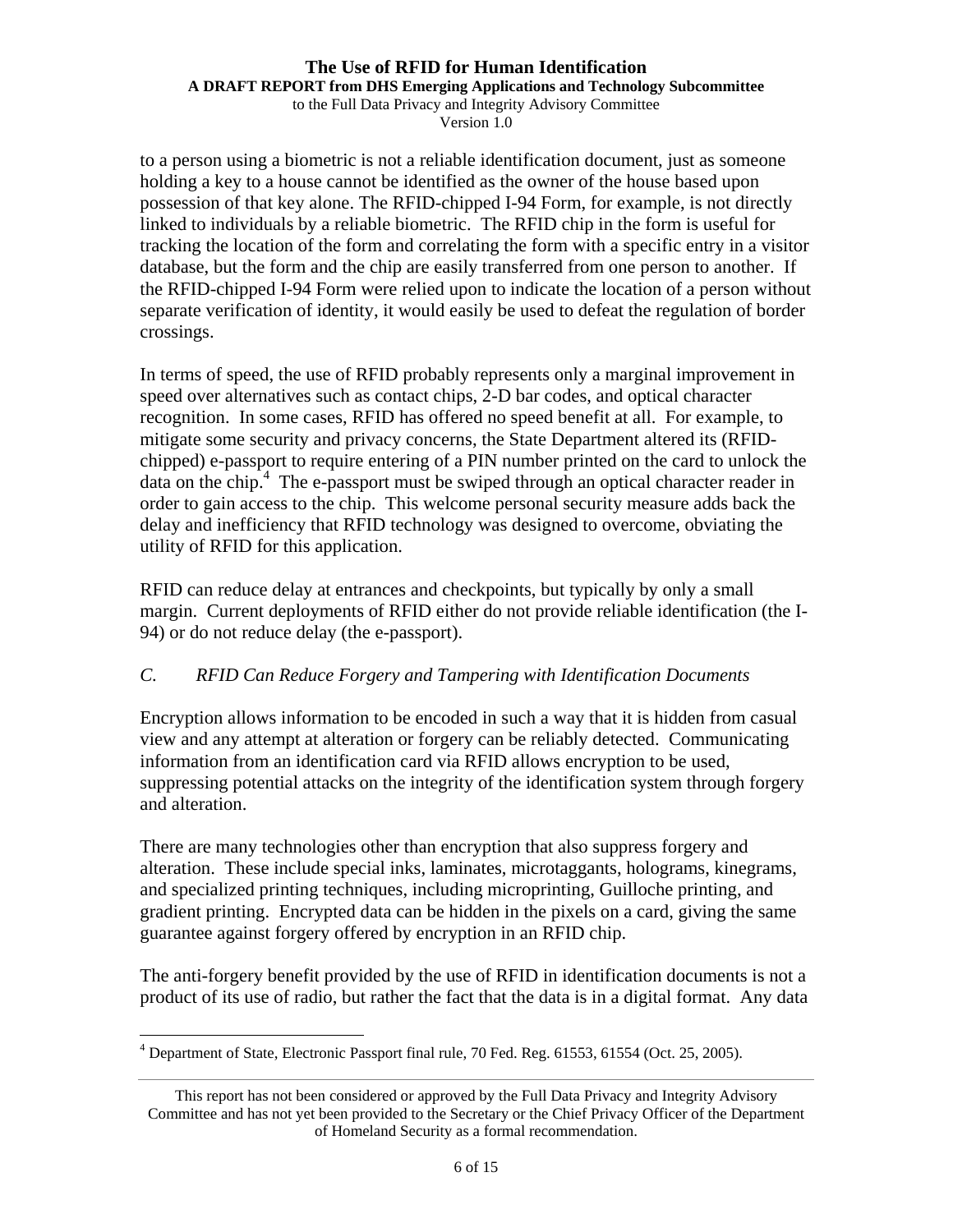#### **The Use of RFID for Human Identification A DRAFT REPORT from DHS Emerging Applications and Technology Subcommittee**

to the Full Data Privacy and Integrity Advisory Committee Version 1.0

in digital format can be encrypted. Thus, RFID as such offers no anti-forgery or antitampering benefit over alternatives such as contact chips, bar codes, or pixelization.

## *D. Use of RFID Creates Risks to Individuals*

While improving identification-based security by small margins, if any, the use of RFID for human identification may create a number of risks that are not found in conventional and non-radio identification processes. Individuals will likely be subject to greater surveillance in RFID identification. They will be less aware of being identified and what information is transferred during identification, concerns that necessitate transparency in the design of RFID identification systems. And, finally, the use of RFID creates security risks that are not found in non-radio identification systems. These concerns are discussed in the next section.

## **VI. Effects of RFID for Human Tracking on Privacy and Related Interests**

Identification-based security programs create many concerns relating to privacy and related interests. We confine our analysis here to the incremental concerns created by the use of radio to communicate identity information from a card or token to a reader.

## *A. Increased Surveillance and Eroded Privacy, Anonymity, and Seclusion*

In a visual ID-check environment, a person may be briefly identified but then forgotten, rendering them anonymous for practical purposes. In a radio ID-check environment, by contrast, a person's entry into a particular area can easily be recorded and the information permanently stored and repeatedly shared. In this way, RFID may convert identificationbased security into an effective surveillance program of all people passing certain locations.

Without formidable safeguards, the use of RFID in identification cards and tokens will tend to enable the tracking of individuals' movements, profiling of their activities, and subsequent, non-security-related use of identification and derived information.

This concern exists with all automatic identification technologies that communicate identification information in digital form. The advantage of being able to easily share such digital information is part of its appeal. The concern could be minimized, however, if identity information was maintained in analog form and digital information was used only to guarantee the security of the card or token against forgery or alteration.

Advanced "identity management" systems can permit cards and tokens to communicate only the specific information relevant to a particular authorization. Early examples exist,

This report has not been considered or approved by the Full Data Privacy and Integrity Advisory Committee and has not yet been provided to the Secretary or the Chief Privacy Officer of the Department of Homeland Security as a formal recommendation.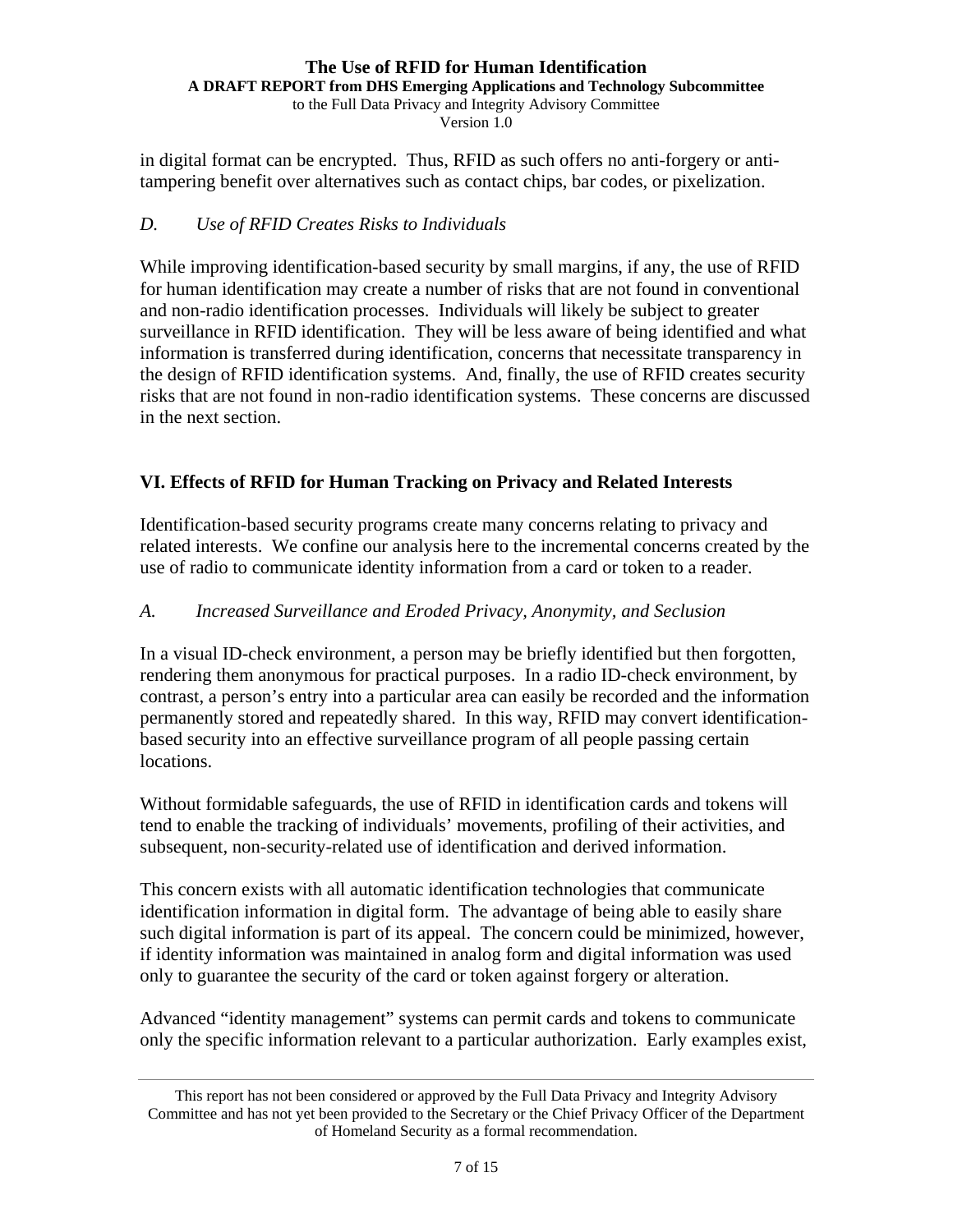#### **The Use of RFID for Human Identification A DRAFT REPORT from DHS Emerging Applications and Technology Subcommittee**

to the Full Data Privacy and Integrity Advisory Committee Version 1.0

including the Clear card used in the Orlando pilot of Registered Traveler's Private Sector Known Traveler Program. This card communicates to the Transportation Security Administration that the bearer of a card is authorized to pass, but does not reveal to the TSA who the traveler is. RFID is not an obvious candidate for such implementations because the speed and efficiency it offers is not useful when travelers must stop to display a machine-readable biometric to a scanner or reader. This system appropriately uses a contact chip.

#### *B. The Difficulty with Notice to Subjects of RFID Identification*

It can be disempowering and unfair to collect certain types of information about people without their knowledge. Doing so prevents people from taking steps to conceal information they might prefer not to share. Human identification using RFID has serious potential to deprive people of notice that potentially highly specific, detailed information about them is being collected. (Here, we discuss collection of information consistent with a planned use of the RFID identification system. Unplanned collection of information by outsiders to the system is a security threat, which we will discuss separately below.)

RFID-tagged identification documents present a significant problem in terms of notice, along two dimensions. First, individuals carrying RFID-tagged documents will have a difficult time determining when they are being identified and to whom. Unless people begin carrying radio frequency detectors or purses and wallets that are impermeable to radio frequencies, they will not know when the RFID chips in their identification cards are being scanned. Designing chips to communicate over limited distances can ameliorate, but not eliminate, this problem. Technologies and both government and commercial identification policies may change over time, putting people in the position of being identified at times and places they are not aware of.

Second, people with RFID-tagged documents will have a difficult time determining what information they are sharing when they are identified using RFID. In a visual ID-check environment, people are aware that the information on the card is what is made available to a verifier. Other media make it more difficult to determine. Magnetic stripes, bar codes, and radio waves are not naturally readable to humans, though they can be interpreted by the technically savvy if they use known standards. However, when encryption is used — to defeat forgery and tampering and to secure the radio communication against outsiders — it can also deprive the individual of any way to decipher the content of the communication, rendering him or her powerless to control the use of personal information.

These concerns highlight the importance of open standards and open processes in any use of RFID for human identification. It should be possible to determine what information

This report has not been considered or approved by the Full Data Privacy and Integrity Advisory Committee and has not yet been provided to the Secretary or the Chief Privacy Officer of the Department of Homeland Security as a formal recommendation.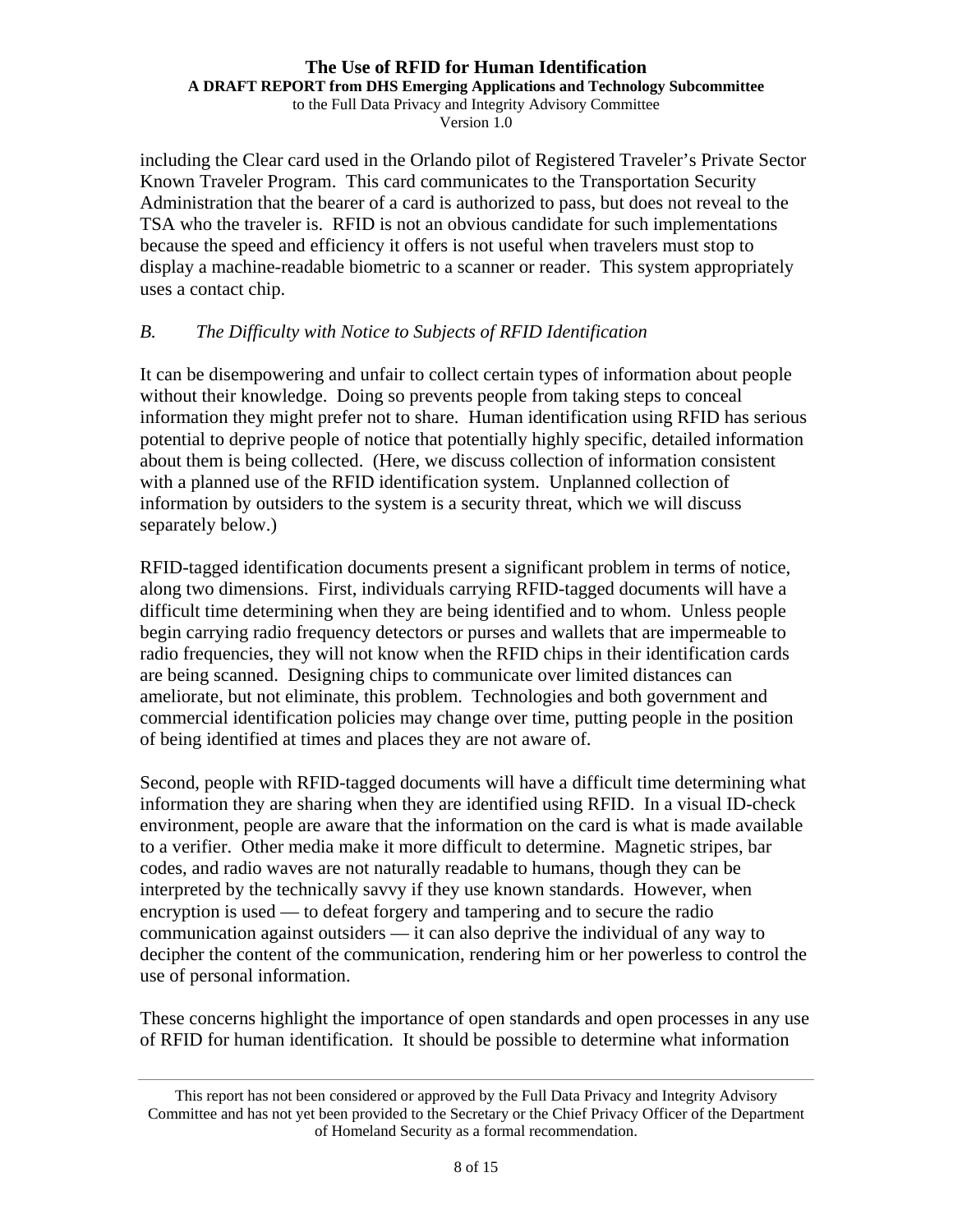**A DRAFT REPORT from DHS Emerging Applications and Technology Subcommittee** 

to the Full Data Privacy and Integrity Advisory Committee Version 1.0

the cards people carry actually communicate. Because RFID systems can be configured a variety of ways, it is important that the public have information about all the design standards that systems are built to. This disclosure should not be limited to their intended uses, but their maximum capabilities should also be specified. Information about the maker of the chip, the integrator, and the provider of the data system should all be made public so that the design and integration choices can be assessed by outside observers, auditors, and the affected people. Otherwise, RFID-based identification systems will invite misuse, whether they actually are misused or not.

### *B. Security is a Foremost Concern with Using RFID for Human Identification*

Above, we discussed the concerns that exist when RFID is used for human identification as intended. Some of the greatest concerns with RFID in identification documents have to do with uses that are not intended: the security of the radio transmissions. Making identification information available via radio frequency opens up two sources of insecurity, commonly known as skimming and eavesdropping.

"Skimming" is creating an unauthorized connection with an RFID tag in order to gain access to its data. It allows someone not a part of the identification system to gather information surreptitiously. This risk can be controlled a number of ways. One is to block the transmission of radio signals to and from the chip when it is not intended to be in use. A Faraday cage or shield is a wire screen that prevents transmission of radio signals. The State Department's new e-passport will incorporate this technology. It is more convenient in a "passbook" type document like a passport than a card for which there would have to be a wrapping.

Another way to limit skimming is to encrypt the data transmission so that identification information appears indecipherable to anyone intercepting it that is not authorized to read it. However, this is not a complete solution. Though indecipherable itself, the encrypted information can act as an identifier if it remains the same each time the card is skimmed.

"Eavesdropping" is the interception of the electronic communication session between an RFID tag and an authorized reader, again, in order to gain access to the data being transmitted. As with skimming, depending on the design of the system, an eavesdropper may be able to collect usable information from the communication between an RFID chip and reader even if the communication is encrypted.

One way to suppress eavesdropping is to limit carefully the environments in which identification cards are used. Another is to design the RFID chip so that no two communication sessions appear alike. This may require a relatively simple RFID system to migrate toward the more expensive and complicated "smart card" model.

This report has not been considered or approved by the Full Data Privacy and Integrity Advisory Committee and has not yet been provided to the Secretary or the Chief Privacy Officer of the Department of Homeland Security as a formal recommendation.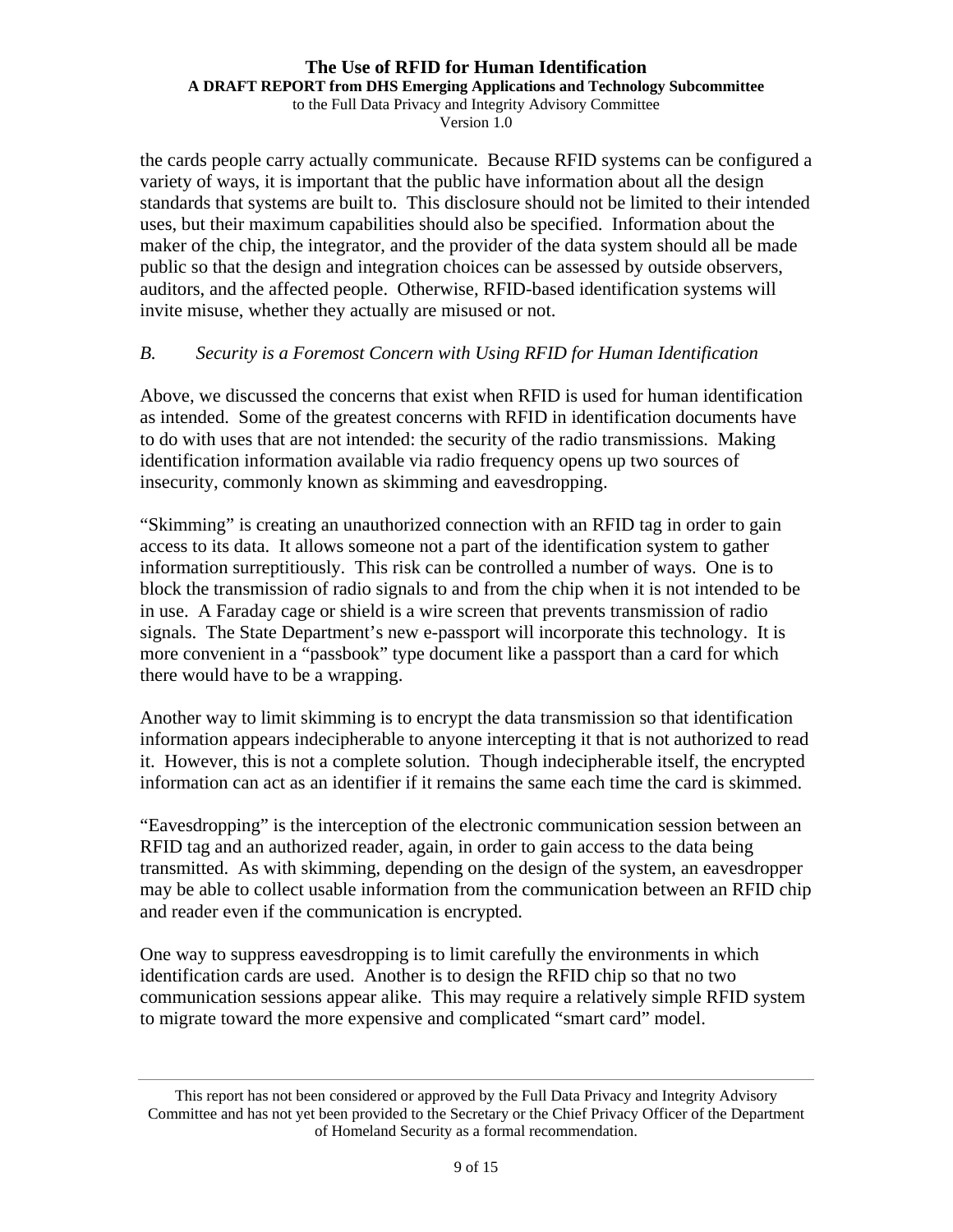**A DRAFT REPORT from DHS Emerging Applications and Technology Subcommittee** 

to the Full Data Privacy and Integrity Advisory Committee Version 1.0

The United States Government Accounting Office addressed the use of RFID technology in a May 2005 report titled *Information Security: Radio Frequency Identification Technology in the Federal Government*<sup>5</sup> (GAO Report). The GAO Report identified a number of security issues that are implicated by federal (and commercial) use of RFID technology. "Without effective security controls," the GAO Report stated, "data on the tag can be read by any compliant reader; data transmitted through the air can be intercepted and read by unauthorized devices; and data stored in the databases can be accessed by unauthorized users."6 The GAO stated that RFID systems should be designed to:

- Ensure that only authorized readers can read the tags, and that only authorized personnel have access to the readers;
- Maintain the integrity of the data on the chip and stored in the database;
- Ensure that the critical data is fully available when necessary;
- Mitigate the risk of various attacks, such as counterfeiting or cloning (when an attacker produces an unauthorized copy of a legitimate tag); replay (when a valid transmission is repeated, either by the originator or an unauthorized person who intercepts it and retransmits it); and eavesdropping;
- Avoid electronic collisions when multiple tags and/or readers are present; and
- Mitigate the likelihood that unauthorized components may interfere or imitate legitimate system components.

We endorse these as a minimal set of measures to address the issues we have raised here about using RFID for human identification. Many additional data privacy and integrity issues would surface in a specific program that contemplated collection, storage, and use of data collected via RFID. In the next section, we draw our conclusions about the use of RFID in human tracking and suggest "best practices" for the rare case when RFID is the most appropriate technology for that purpose.

## **VII. Recommendation: RFID Should be Disfavored for Human Tracking.**

 $\overline{a}$ 

The case for using RFID to track materiel has been made fairly well. The Department of Defense, for example, has produced a significant study showing the benefits of using

<sup>&</sup>lt;sup>5</sup> See GAO-05-551 (May 2005), available at  $\frac{http://www.gao.gov/news.items/d05551.pdf}{http://www.gao.gov/news.items/d05551.pdf}$ . See also Testimony of Gregory C. Wilshusen, Director, Information Security Issues, Before the Subcommittee on Economic Security, Infrastructure Protection, and Cybersecurity, House Committee on Homeland Security, June 22, 2005, available at http://www.gao.gov/new.items/d05849t.pdf. 6 <sup>6</sup> GAO Report at 19.

This report has not been considered or approved by the Full Data Privacy and Integrity Advisory Committee and has not yet been provided to the Secretary or the Chief Privacy Officer of the Department of Homeland Security as a formal recommendation.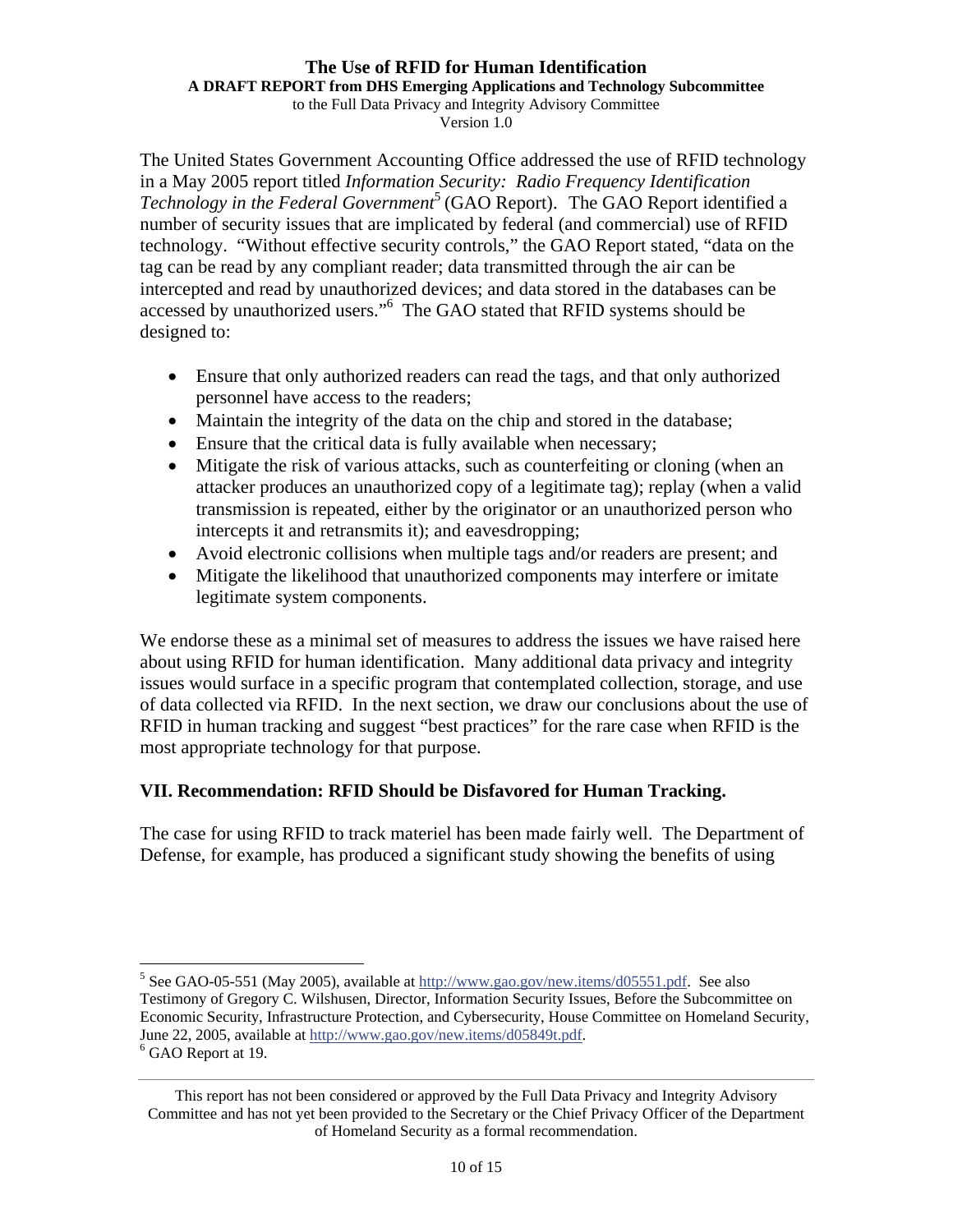**A DRAFT REPORT from DHS Emerging Applications and Technology Subcommittee** 

to the Full Data Privacy and Integrity Advisory Committee Version 1.0

RFID to tame the substantial logistical challenges it faces.<sup>7</sup> We are not aware of a similarly strong case for using RFID to track humans.

RFID can reduce the delay when people pass through chokepoints that require identification. However, transmission of information from cards to verifiers is not a significant cause of the delay in such transactions compared to the authorization and verification steps.

RFID permits the use of encryption, which can control forgery and tampering with identification documents. This is not a unique characteristic of RFID, however. It is part of many digital technologies, including contact chips, bar codes, magnetic stripes, and watermarked printing.

Against these small incremental benefits of RFID are arrayed a large number of privacy concerns. RFID deployments' digitally communicated information is easier to collect, save, store, and process, and is, therefore, more easily converted to surveillance than other methods. The silent, unnoticeable operation of radio waves means that individuals will always have difficulty knowing when they are being identified and what information is being communicated, leaving them vulnerable to increased security risks such as skimming and eavesdropping.

### *A. Choosing Whether to Use RFID to Track Individuals*

When automatic identification technology or RFID are not required or specified by law, the subcommittee recommends that program managers within the U.S. Department of Homeland Security, in consultation with the DHS Privacy Office, explore the following issues to determine if RFID will accomplish their objectives and if, on balance, using RFID technology is appropriate for tracking individuals:

- What is the specific objective of the program?
- What alternatives might accomplish these objectives? (e.g., 2D barcode, optical character recognition, or magnetic stripe)
- What are the drawbacks of these alternatives (e.g. reduced speed, efficiency, or accuracy?)
- Can one or more of these alternatives meet the objectives of the program without raising the privacy and security concerns raised by RFID?

 $\overline{a}$ 7 FINAL REGULATORY FLEXIBILITY ANALYSIS OF PASSIVE RADIO FREQUENCY IDENTIFICATION (RFID), prepared by the Office of the Under Secretary of Defense for Acquisition Technology & Logistics. See full reference in appendix.

This report has not been considered or approved by the Full Data Privacy and Integrity Advisory Committee and has not yet been provided to the Secretary or the Chief Privacy Officer of the Department of Homeland Security as a formal recommendation.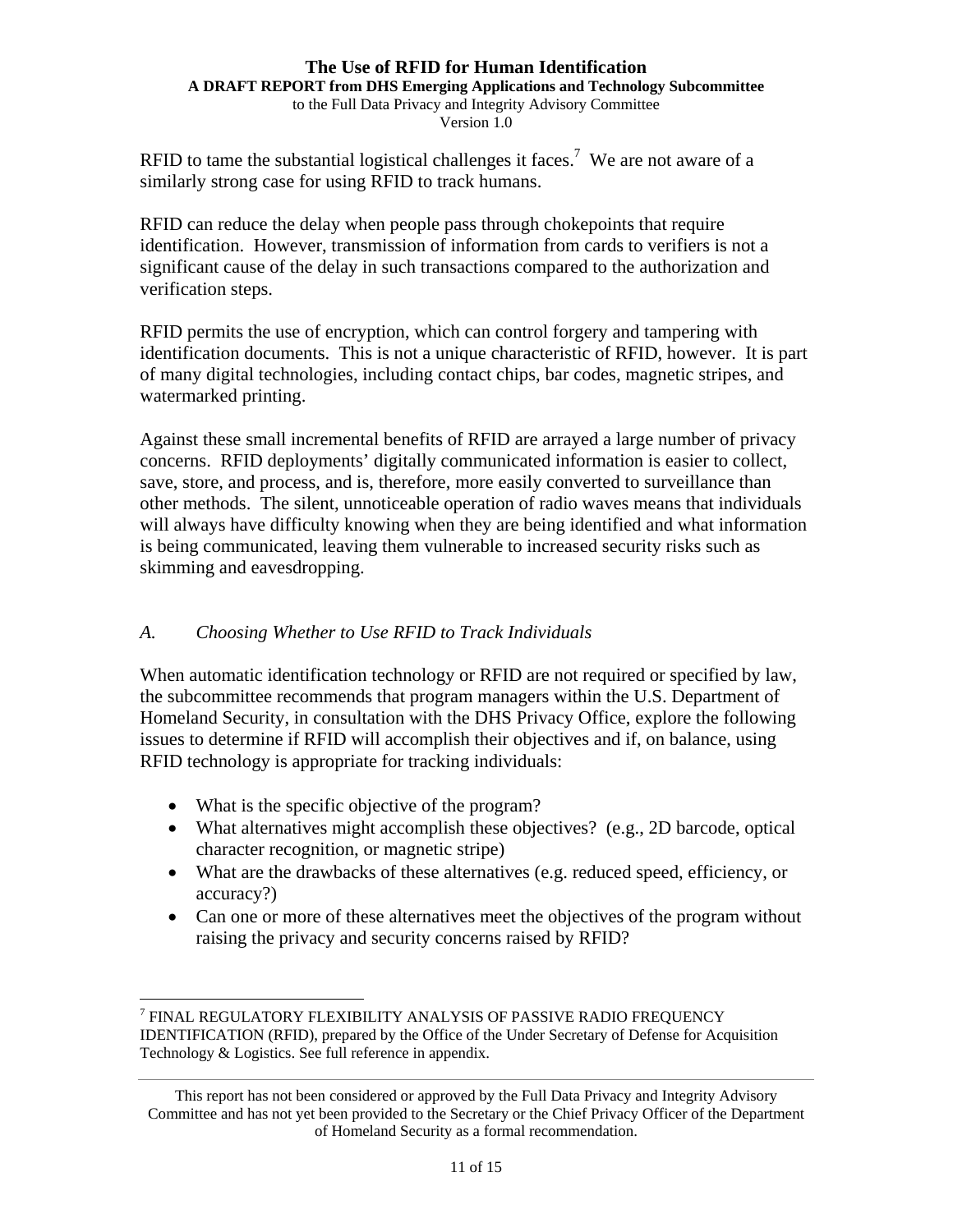**A DRAFT REPORT from DHS Emerging Applications and Technology Subcommittee** 

to the Full Data Privacy and Integrity Advisory Committee

Version 1.0

#### *B. Existing Best Practices*

Should they still choose RFID for human tracking, program managers should take a number of steps to protect against the adverse consequences of this technology. We would undoubtedly have specific recommendations for specific programs, but will discuss here a number of existing best practices and recommendations.

The GAO report cited above maintains that many security risks can be mitigated thorough compliance with the Federal Information Security Management Act (FISMA), which requires each agency to develop, document, and implement an agency-wide information security program. Specifically, FISMA requires agencies to:

- Engage in periodic risk assessments;
- Develop risk-based policies and procedures to reduce risks to an acceptable level;
- Develop plans for providing adequate information security for networks, facilities, systems, and groups of systems;
- Engage in security training for personnel and contractors;
- Test the information security policies at least annually, including the testing of management, operational, and technical controls for every major information system;
- Develop a process to detect and report security incidents and a remedial action process; and
- Maintain procedures for continuity of operations in light of a security incident.

As it relates to RFID, an agency can reduce the risk of unauthorized use or access through encryption and authentication.

- Encryption should include the data in the tags, in the air, and when stored in a database.
- Authentication means verifying the claimed identity of a user. It can be used between tag and reader as a way to mitigate security risks. This can help prevent the unauthorized reading and/or writing to tags.

The GAO states that the privacy issues can be mitigated by compliance with existing legislation, including compliance with:

- The Privacy Act of 1974; and
- The Privacy Impact Assessment requirements of the E-Government Act.

Other methods available to the government to reduce privacy risks include the possibilities of:

This report has not been considered or approved by the Full Data Privacy and Integrity Advisory Committee and has not yet been provided to the Secretary or the Chief Privacy Officer of the Department of Homeland Security as a formal recommendation.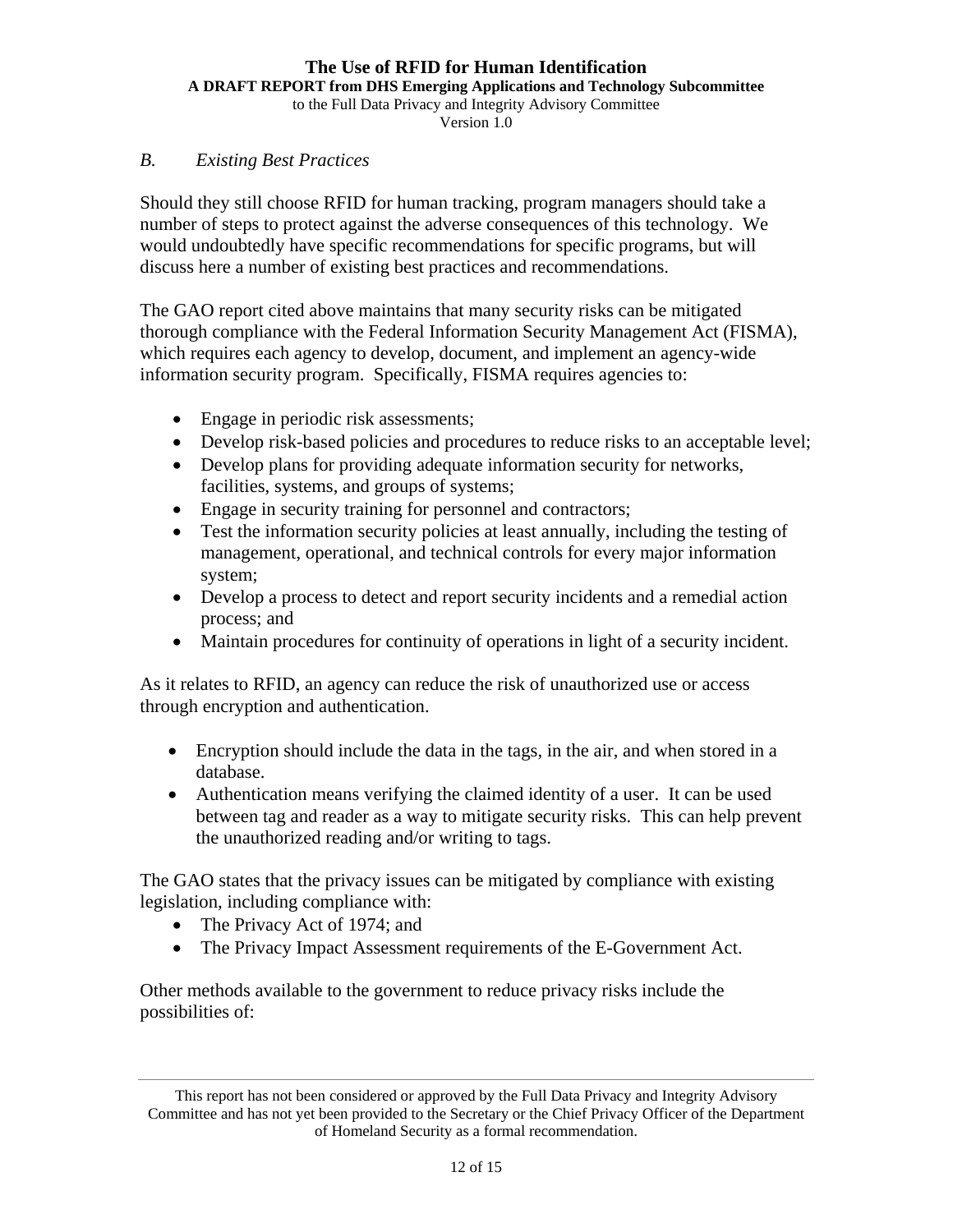**A DRAFT REPORT from DHS Emerging Applications and Technology Subcommittee** 

to the Full Data Privacy and Integrity Advisory Committee Version 1.0

- Employing a deactivation mechanism, or "kill switch" (where feasible);
- Blocking technology, such as that proposed to be used by the US Department of State in its passport jackets;
- Adopting an "opt-in/opt-out" framework, where individuals would be given the choice of whether or not to participate in RFID usage. Under this proposal, people would be informed of the existence of the tags and the type of information that would be collected and then could decide whether to participate in the transaction or not; and
- Mitigating secondary use by reducing the compatibility of readers and tags with other readers and tags.<sup>8</sup>

## C. *Proposed Best Practices for Use of RFID by DHS to Identify and Track Individuals*

The Committee recommends that when DHS chooses to deploy RFID technology to track individuals, it use as many of the following safeguards as possible and appropriate, given the proposed use:<sup>9</sup>

**Notice** – Individuals should know how and why RFID technology is being used, including what information is being collected and by whom. DHS should consider using standardized icons or other images to highlight the existence and use of RFID tags and the placement of readers;

**Choice and Control** (Consent) – Individuals should be able to turn off any RFID signal associated with tracking their presence or activities. Where possible, they also should have the option not to participate a program involving the use of RFID technology to track their movements, while maintaining the rights and privileges of other individuals who are participating in a program involving RFID technology. If a national security or other argument weighs against individual control, such an argument should be explicitly stated and debated by representative parties on both sides prior to deciding on the implementation approach.

**Securing Readers and Data** – To mitigate eavesdropping and skimming, DHS should ensure that only authorized readers can receive signals from DHS-authorized RFID tags.

http://www.epcglobalinc.org/public\_policy/public\_policy\_guidelines.html), and the ARTICLE 29 WORKING PARTY WORKING DOCUMENT ON DATA PROTECTION ISSUES RELATED TO RFID TECHNOLOGY, 10107/05/EN, WP105 (January 19, 2005) (available at

 $\overline{a}$ <sup>8</sup> Until recently, it was common in government environments to have systems from different vendors performing similar functions that employ incompatible data formats. Lately, such practices have fallen out of favor because of the push towards broad information sharing.<br><sup>9</sup> These proposed best practices draw on a number of sources, including the GAO Report, the EPCglobal

Guidelines for Electronic Product Codes for Consumer Products (see

http://europa.eu.int/comm/justice\_home/fsj/privacy/docs/wpdocs/2005/wp105\_en.pdf).

This report has not been considered or approved by the Full Data Privacy and Integrity Advisory Committee and has not yet been provided to the Secretary or the Chief Privacy Officer of the Department of Homeland Security as a formal recommendation.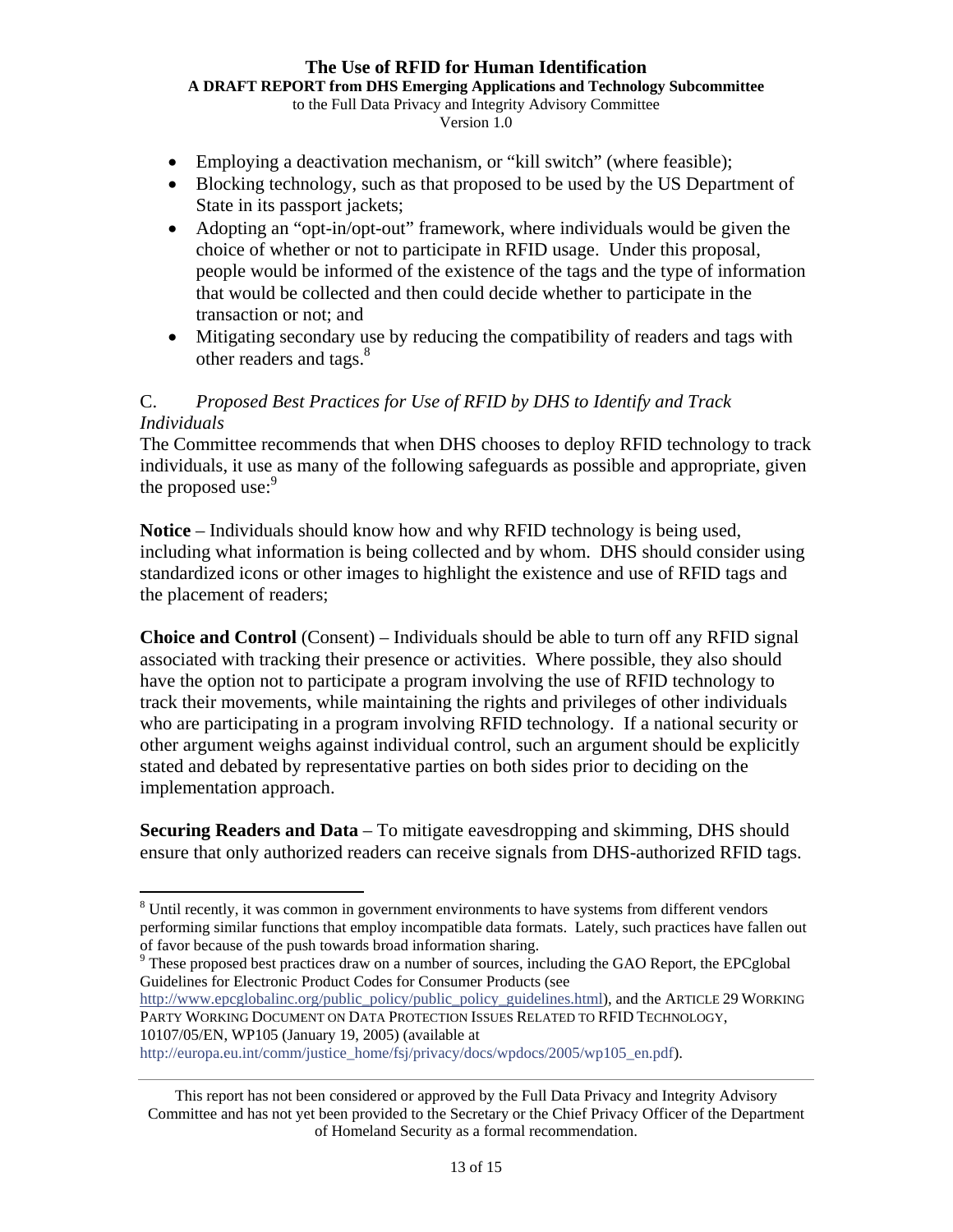**A DRAFT REPORT from DHS Emerging Applications and Technology Subcommittee** 

to the Full Data Privacy and Integrity Advisory Committee Version 1.0

Data should be encrypted on tags, in transit, and in the database. DHS should limit carefully the environments in which identification cards are used, and design the RFID chip so that no two communication sessions appear alike. DHS should also keep databases secure and unconnected to the Internet. Access to readers and databases should be limited only to authorized DHS personnel. Overall, DHS should follow the security recommendations laid out in the GAO Report, including conducting a FISMA review of the program.

**Avoid Function Creep** – DHS should use data collected by RFID technology only for the stated objective. It should keep data for only as long as necessary given the objective.

**Education Campaign** – If it uses RFID, DHS should engage in an education campaign regarding the use of RFID, including why it is necessary and what rights and protections are afforded to individuals.

### **VIII. Conclusion**

RFID technology may have a small benefit in terms of speeding identification processes, but it is no more resistant to forgery or tampering than any other digital technology. The use of RFID would predispose identification systems to surveillance uses. Use of RFID in identification would tend to deprive individuals of the ability to control when they are identified and what information identification processes transfer. Finally, RFID exposes identification processes to security weaknesses that non-radio-frequency-based processes do not share.

The Department of Homeland Security should consider carefully whether to use RFID to identify and track individuals, given the variety of technologies that may serve the same goals with less risk to privacy and related interests. Should DHS go forward with RFID to identify and track individuals, a number of practices and recommendations exist to guide program managers. More analysis would be needed of specific RFID-based identification programs, particularly as to collection, maintenance, and use of information collected via RFID.

This report has not been considered or approved by the Full Data Privacy and Integrity Advisory Committee and has not yet been provided to the Secretary or the Chief Privacy Officer of the Department of Homeland Security as a formal recommendation.